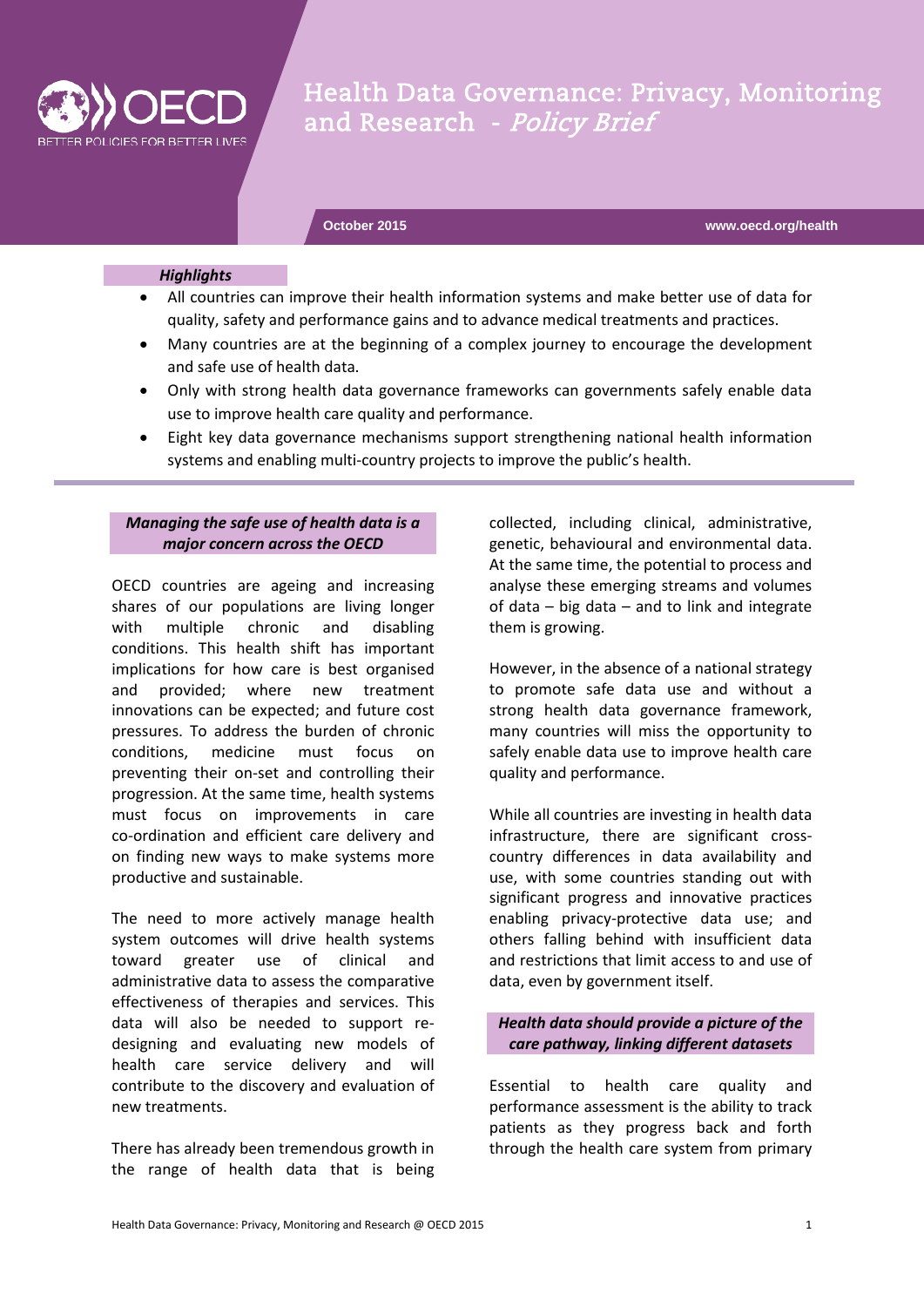health care, to specialty care, hospital care, long-term care, home care and hospice care.

This data should also provide information about underlying patient characteristics, illnesses, medications, therapies, tests and images, and deaths. This type of follow-up permits a comprehensive view of health care services provided and the health outcomes of those services; and it permits uncovering medical errors, adverse drug reactions, fraud, adherence to clinical guidelines, effective treatments, optimal care paths and optimal responders to treatment.

Understanding pathways often requires linking datasets at the patient level, as current health data are usually collected in silos such as primary health care datasets, datasets of in-patient hospitalisations, long-term care datasets, disease registries, pharmaceutical datasets and death registries. As a result, datasets must have sufficient detail to enable valid and reliable dataset linkages.

The capacity to construct accurate data to assess pathways, outcomes and costs is increasing rapidly as health care systems adopt and use information technologies. The use of data from electronic health records, in particular, has the potential to enable a quantum leap in health care quality and performance assessment because such records can become part of an electronic health record system that captures data about patient's health care pathways and outcomes.

Few countries are linking data across the pathways of health care to regularly monitor health care quality and health system performance. Among 22 countries surveyed, the health information systems with the greatest data availability, maturity and use were found in Denmark, Finland, Iceland, Israel, Korea, New Zealand, Norway, Singapore, Sweden and the United Kingdom.

Thirteen countries are regularly linking data from at least four key national datasets to follow health care pathways and assess outcomes. Key reasons for approving these linkages are to develop health care quality and system performance indicators; to measure care co-ordination and outcomes of care pathways; to measure compliance with national health care guidelines; to produce indicators of health care utilisation and costs; to measure disease prevalence; and to measure health and health care by socioeconomic status.

At the same time, five countries reported very few or no regular data linkage projects with national datasets.

Further, in most countries, key areas of health care including primary care, long-term care and prescription medicines are not being included in data linkages to regularly monitor quality and health system performance (Figure 1).

# *Concerns about protecting patient privacy have limited sharing of personal health data*

Health data that can be linked to measure pathways and outcomes is often both personal and sensitive. It is personal because there is information that identifies individuals; and it is sensitive because it is about aspects of individual's health and health care treatments and services.

Throughout the OECD, the legal framework for the protection of personal data recognises health data as sensitive data and therefore requires a high level of protection. To date, there is high variability across OECD countries in data availability and use. This is due to concerns and uncertainty about how best to protect patient's rights to privacy and to preserve the security of health data when data is shared, linked and analysed (OECD, 2013a).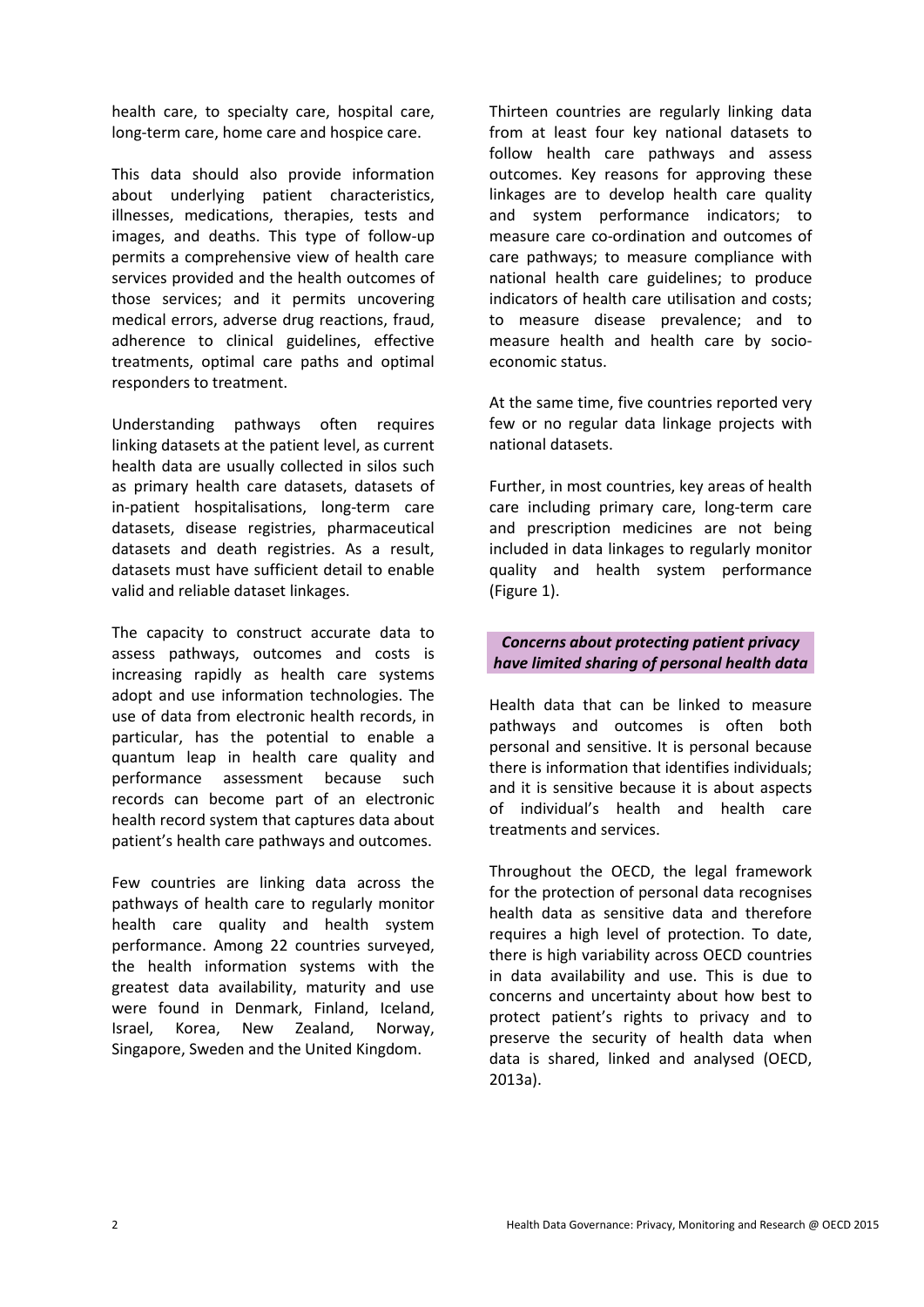》

Figure 1. Key areas of health care are not being linked to monitor quality in most countries



To better understand how countries manage the use of personal data in health, an OECD survey has looked into different data accessibility factors that are directly linked to legislative frameworks and their interpretation in practice. These factors include whether or not identifiable national personal health data are ever shared among data custodians or government entities and whether personal health data, after de-identification, can be approved for access by applicants from different sectors of society and by foreign applicants. Overall, data sharing and accessibility is greatest in New Zealand, Sweden and the United Kingdom (Figure 2).

Nine countries, however, do not permit the sharing of personal data among national dataset holders for all or most of the key national datasets. In many of these countries, this results in data linkages not taking place. Some countries, such as Canada and the United States, report lengthy processes to negotiate data sharing arrangements between

state, regional or provincial authorities and national authorities.

Further, even after data has been de-identified, two countries have no mechanism to permit academic researchers to analyse it; seven countries have no mechanism for applicants from the commercial sector to analyse it, even if their work has a public benefit; and five countries have no mechanism for applicants from a foreign country to analyse it, even if the project has public benefits nationally and internationally. Strengthening governance mechanisms around the safe use of personal health data so as to make possible use of data for improving research and quality of care is therefore an urgent priority.

# *Assessing the risks and benefits of use of personal data in health*

Countries that develop a data governance framework that enables privacy-protective data use will not only have the information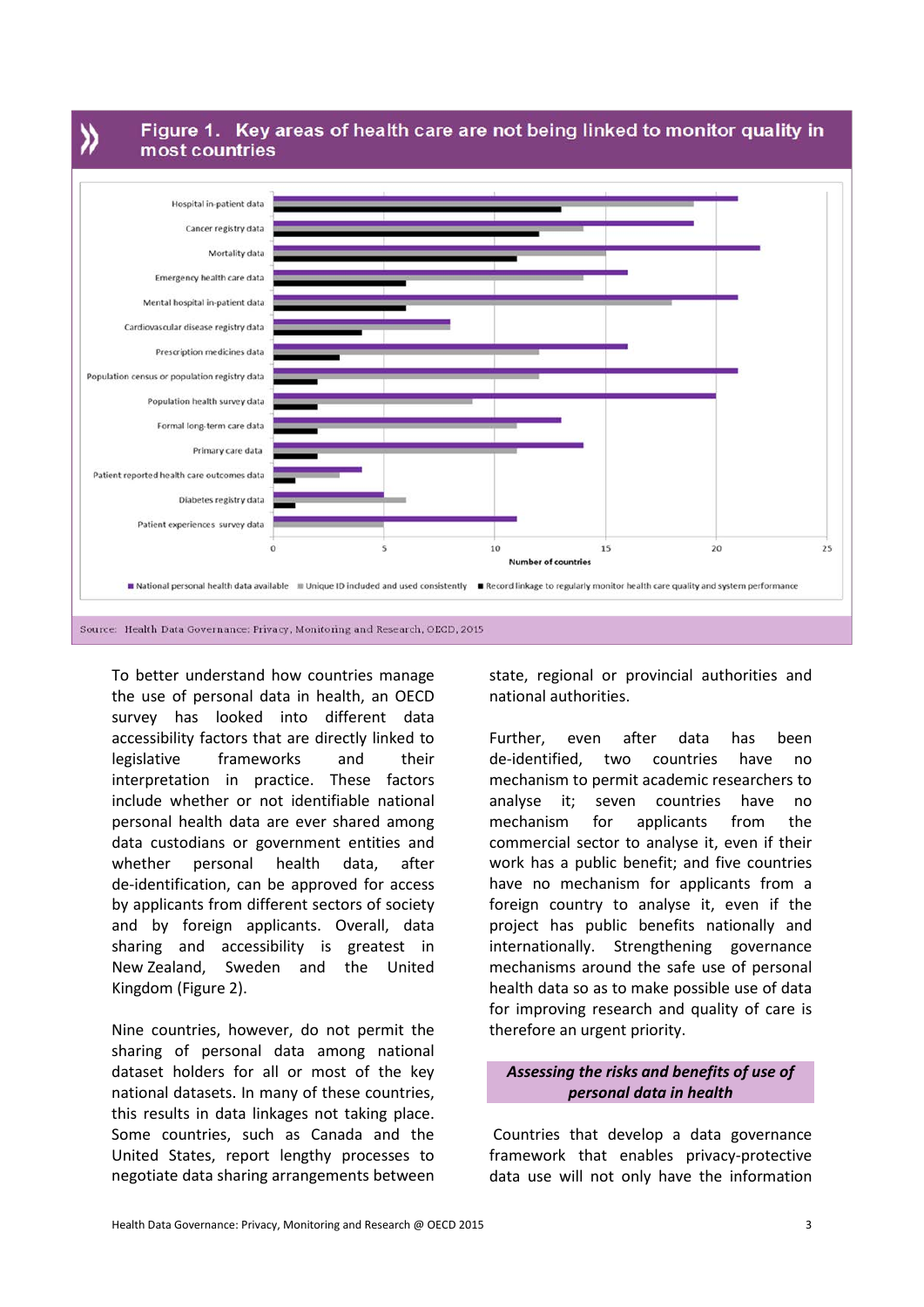

# Figure 2. Sharing and accessibility of health data for approved statistical and research uses

needed to promote health care quality and health system performance, but they will also become a more attractive centre for medical research and will have opportunities to build public-private partnerships.

Decision making about potential statistical or research uses of personal health data should be taken after considering both societal risks from the data use and societal benefits from the data use (Figure 3). If both dimensions are not evaluated, then decision making is likely to be sub-optimal for society.

Benefits that may arise from data uses include promoting individuals' rights to health through improved therapies and higher quality and more efficient health care services; producing research and evidence that responds to societal values regarding health and well-being, safe and effective health care, scientific discovery and innovation, and efficient, accessible,

affordable and co-ordinated health care services; and producing positive economic outcomes for health system actors, governments and the economy through efficiency gains, returns to discovery and innovation and savings in data collection costs. Risks that may arise from data uses include infringements upon individuals' rights to privacy; decisions and processes that fail to respond to societal values regarding privacy and data sharing; exposures of individuals to lost privacy and other harms, such as discrimination, social stratification leading to class disparities; and decisions and processes that weaken societal trust in health care providers and governments.

A data governance framework with mechanisms and best practices to protect health data privacy at all stages of data development and use is the best way forward to create an environment within which the benefits of safe data use can be realised.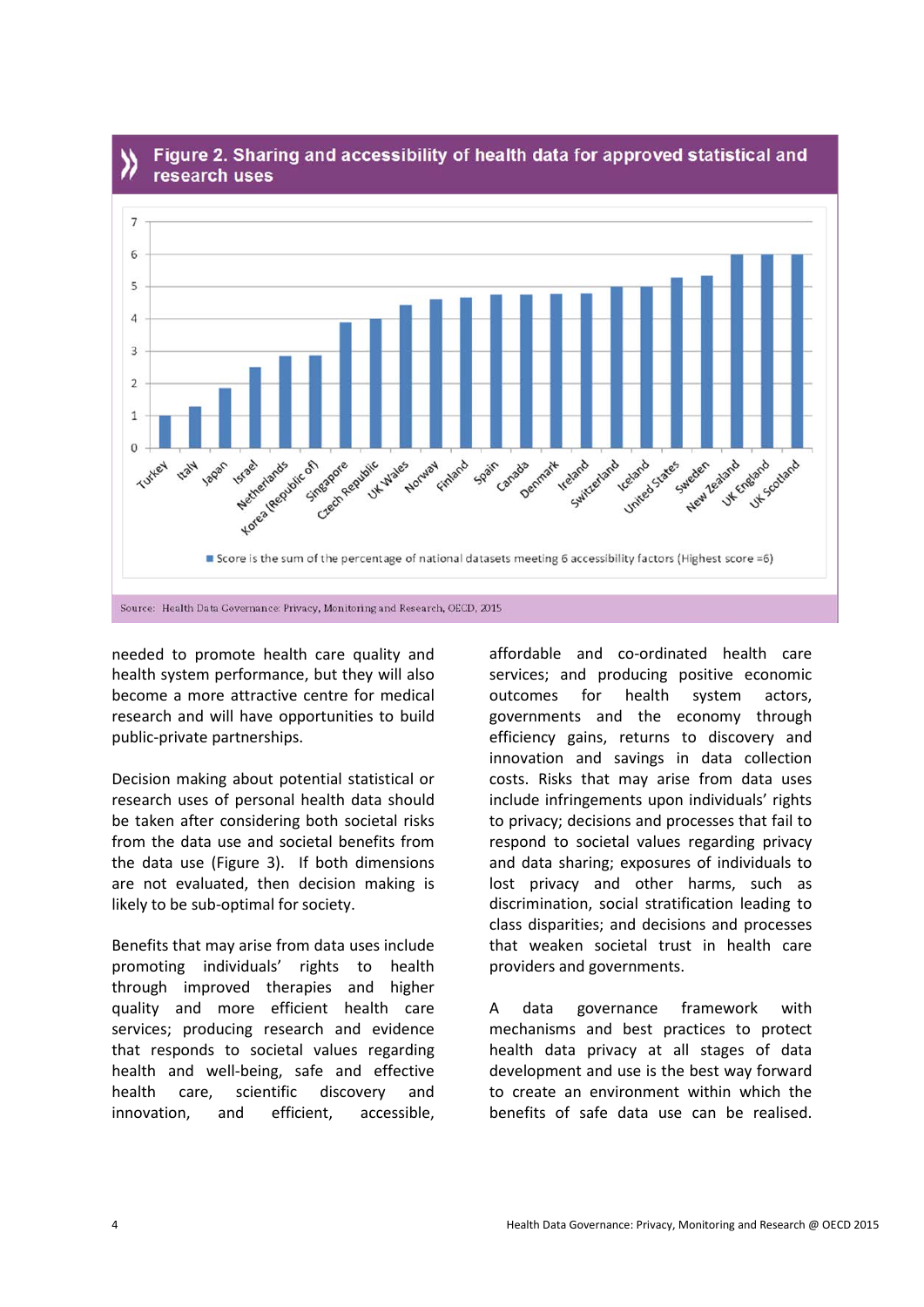

### *Key elements of a good governance framework for personal health data*

Health Ministry leadership is necessary to ensure that delivering the data to manage this important sector is at the forefront of government policy and action. Optimal decision making about potential statistical and research uses of personal health data can only be achieved if there is an overarching data governance framework in the country that has been aligned to minimise societal risks and to maximise societal benefits from data uses.

After examining the current situation in OECD countries, a multi-disciplinary body of experts identified eight data governance mechanisms to maximise benefits to patients and to societies from the use of health data and minimise risks to patients' privacy, public trust and confidence in health care providers and governments (OECD, 2015). These mechanisms are designed to work together to support countries in developing data governance frameworks and engaging in legislative reforms, including those necessary as the result of the anticipated EU Data Protection Regulation.

These mechanisms build forward from existing efforts, such as the OECD Privacy Framework (OECD, 2013b) and the European

Data Protection Directive (95-46-EC), to begin to address an unmet need for an international consensus about effective practices in the protection of privacy in the use of personal health data, so that we may facilitate greater harmonisation of privacy-protective monitoring and research activities.

The eight key data governance mechanisms that support privacy-protective data use are summarised here. Please see the full report for the complete description of each mechanism.

1. *The health information system supports the monitoring and improvement of health care quality and system performance, as well as research innovations for better health care and outcomes.*

Such systems are accessible for statistics and research, subject to safeguards specified in the legislative framework. They are developed within a data governance framework that protects health information privacy and reflects societal values regarding rights to privacy and to health. They are developed by establishing information priorities, data collection requirements and data content standards through formal and open consultation with key stakeholders.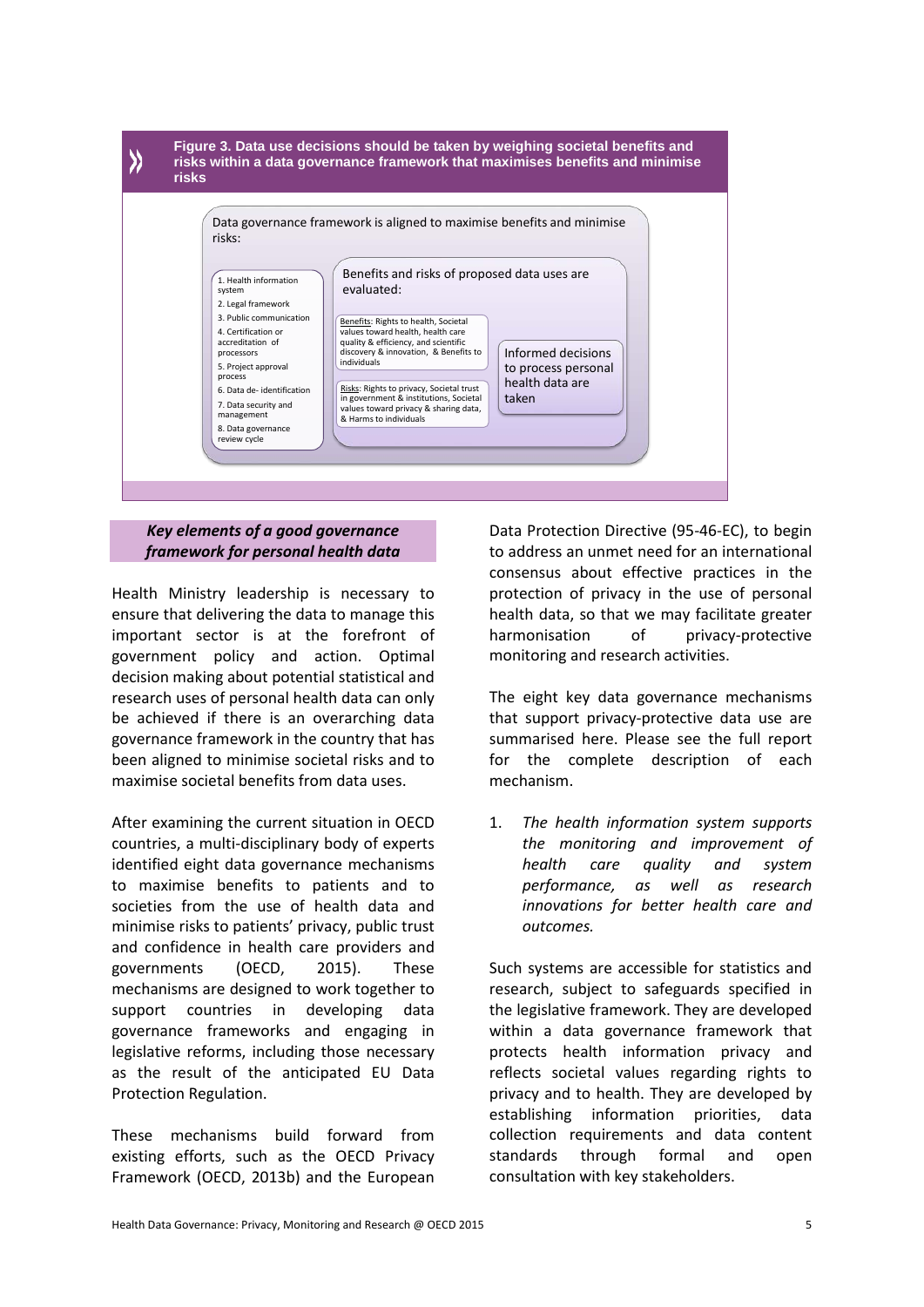2. *The processing and the secondary use of data for public health, research and statistical purposes are permitted, subject to safeguards specified in the legislative framework for data protection.*

Such legislative frameworks reflect the basic principles for privacy protection outlined in the OECD Privacy Framework (OECD, 2013b). They cover all data sources and all data custodians and processors. They require a fair and transparent project approval process including an independent, multi-disciplinary project approval body. They permit the use of personal health data for public health, research and statistics in the public interest, subject to the approval process.

3. *The public are consulted upon and informed about the collection and processing of personal health data*.

This includes regular, clear and transparent communication with the public about the collection and processing of personal health datasets including the benefits of the processing, the risks of the processing and the risk mitigations.

4. *A certification/accreditation process for the processing of health data for research and statistics is implemented.*

This process limits processing of identifiable data and data linkages to certified/accredited data custodians and processors. It requires those certified or accredited to comply with norms for data governance.

5. *The project approval process is fair and transparent and decision making is supported by an independent, multidisciplinary project review body.*

This process follows a criteria for project approval that considers both societal risks and societal benefits of proposed data uses, such as the risk-benefit evaluation tool included in this OECD report.

6. *Best practices in data de-identification are applied to protect patient data privacy.*

This includes documenting data de-identification methods, involving a data privacy expert in the development or review of de-identification methods; and defining identifiers and deleting them or, where necessary, creating pseudonyms.

7. *Best practices in data security and management are applied to reduce re-identification and breach risks.*

This includes controlling and monitoring physical and IT data security within data custodians and processors; limiting data transfers to secure channels; and offering alternatives to transferring data, such as providing data access within a research data centre or through a secure data portal.

8. *Governance mechanisms are periodically reviewed at an international level to maximise societal benefits and minimise societal risks as new data sources and new technologies are introduced.*

Best practices in data governance require continual assessment and renewal. This is because the volume, velocity and variety of health data are growing rapidly and the technologies used to communicate, process and store data are evolving, including, for example, cloud computing services. This creates a dynamic environment where data re-identification and data security risks are evolving.

Further, legal frameworks continue to be renewed to reflect societal values and to address the requirements of a changing health information landscape. On-going collaboration among stakeholders in the development and use of health data, including legal experts, regulators, statisticians, IT professionals, policy makers, researchers, providers and patients, is essential to developing balanced policy decisions that can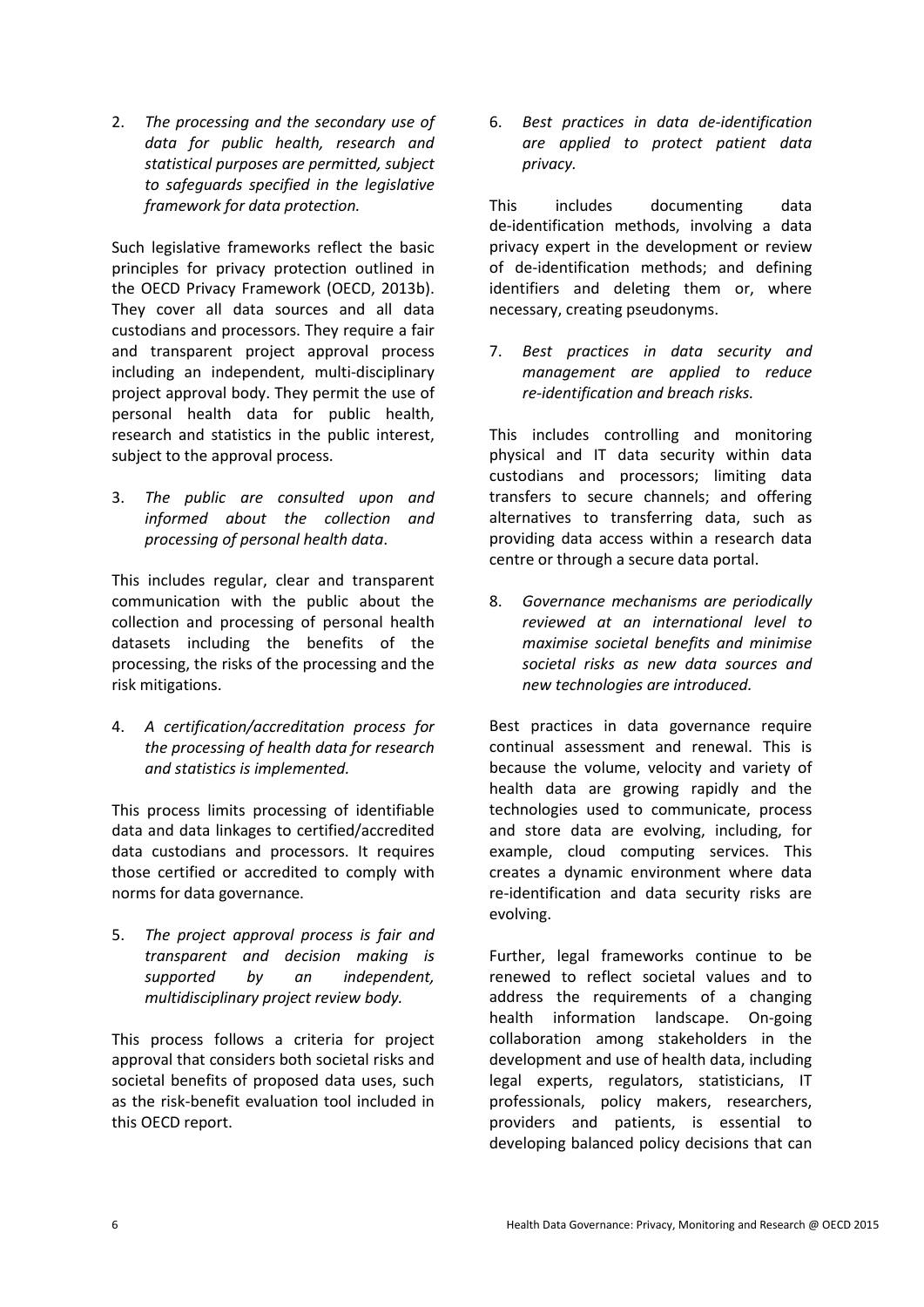reach the goal of maximising societal benefits and minimising societal risks.

International collaboration in this dynamic area is also essential. Sharing information about best practices and lessons learned in health data governance needs to circulate widely; and movement toward common best practices should be supported, so that multicountry statistical and research projects that benefit the public's health are feasible.

#### **More international collaboration is needed, in particular to:**

- Support countries in developing the norms necessary for governments to certify or accredit health data processors.
- Develop guidance for the implementation of approval bodies for project requiring the use of personal health data.
- Ensure that there are sufficient agreed international standards for health data coding and interoperability.
- Support countries to evaluate which national legal frameworks for the protection of health information privacy provide adequate protections to facilitate multi-country statistical and research projects.
- Review current practices in patient consent and in waivers to consent to reach a common understanding about mechanisms that are privacy protective.
- Review developments in health data security risks and threats and mechanisms to address them.
- Explore mechanisms to engage the public in discussion about personal health data and its governance to ensure that there is good public awareness of health data, the benefits of its use, its protection, and the rights of data subjects.